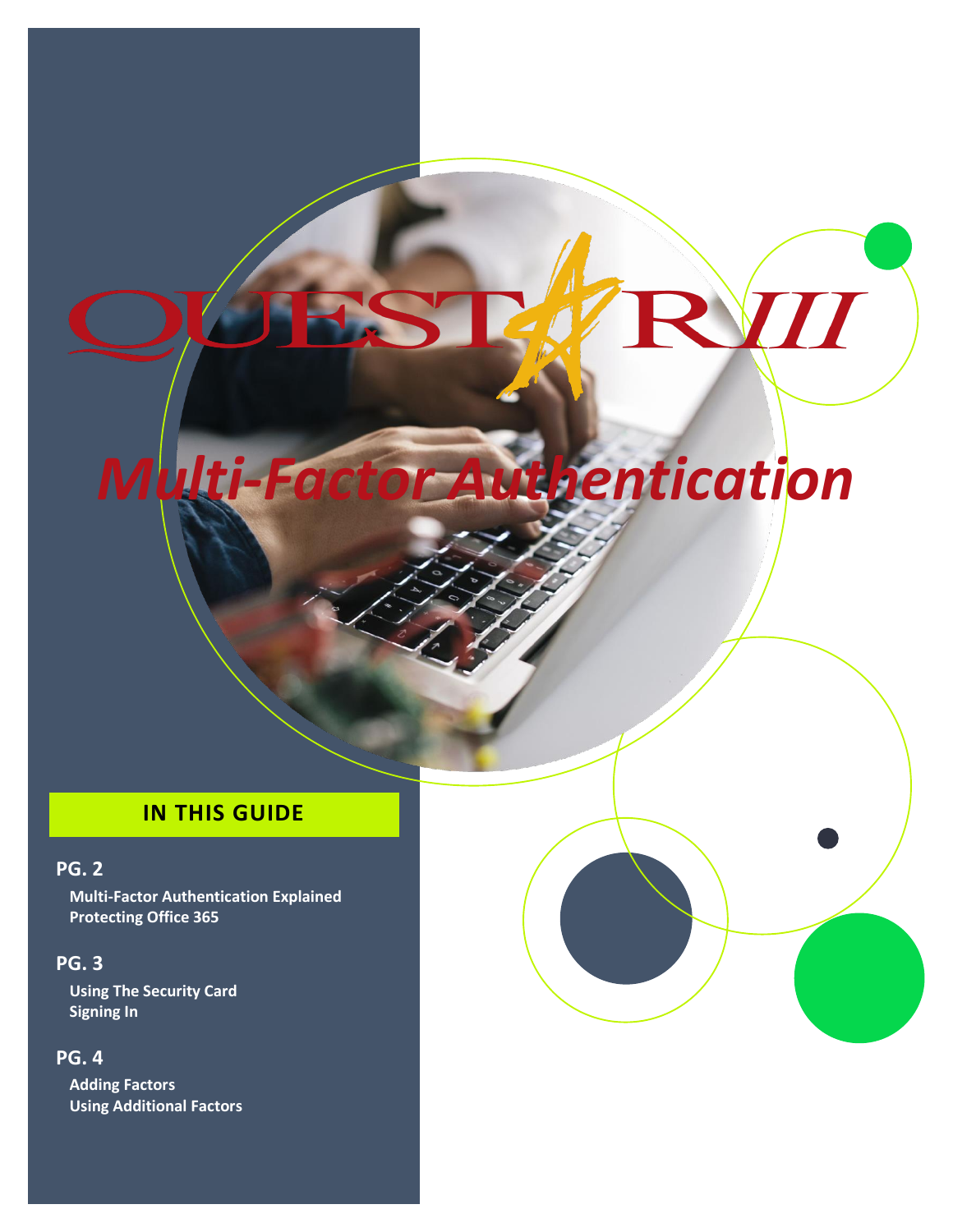#### **MULTI-FACTOR AUTHENTICATION**

Multi-factor authentication (MFA) is a security enhancement that allows you to present two or more pieces of evidence – your credentials – when logging in to an account. It is considered to be the single most effective security measure to protect against unauthorized account take overs and identity compromise.

Your credentials fall into any of these three categories: something you know (like a password or PIN), something you have (like a security card), or something you are (like your fingerprint).

You've used MFA if you've:

- swiped your bank card at the ATM and then entered your PIN (personal ID number).
- logged into a website that sent a numeric code to your phone, which you then entered to gain access to your account.

MFA helps protect you by adding an additional layer of security, making it incredibly harder for bad guys to log in as if they were you. Your information is safer because thieves now need more than just your username and password to access your account.



"The single most effective security measure to protect against unauthorized account take overs"

#### **PROTECTING OFFICE 365**

With many services moving to the cloud, this makes it increasingly easy for you to access your data from any device and any location. In the event that your Office 365 account becomes compromised, the same holds true for the bad guys as well. Someone halfway around the world could just as easily access your account if they possess your username and password.

By enabling MFA on your Office 365 account, you are adding a significant layer of protection. Without access to your additional factor, your username and password alone, are worthless to the bad guys.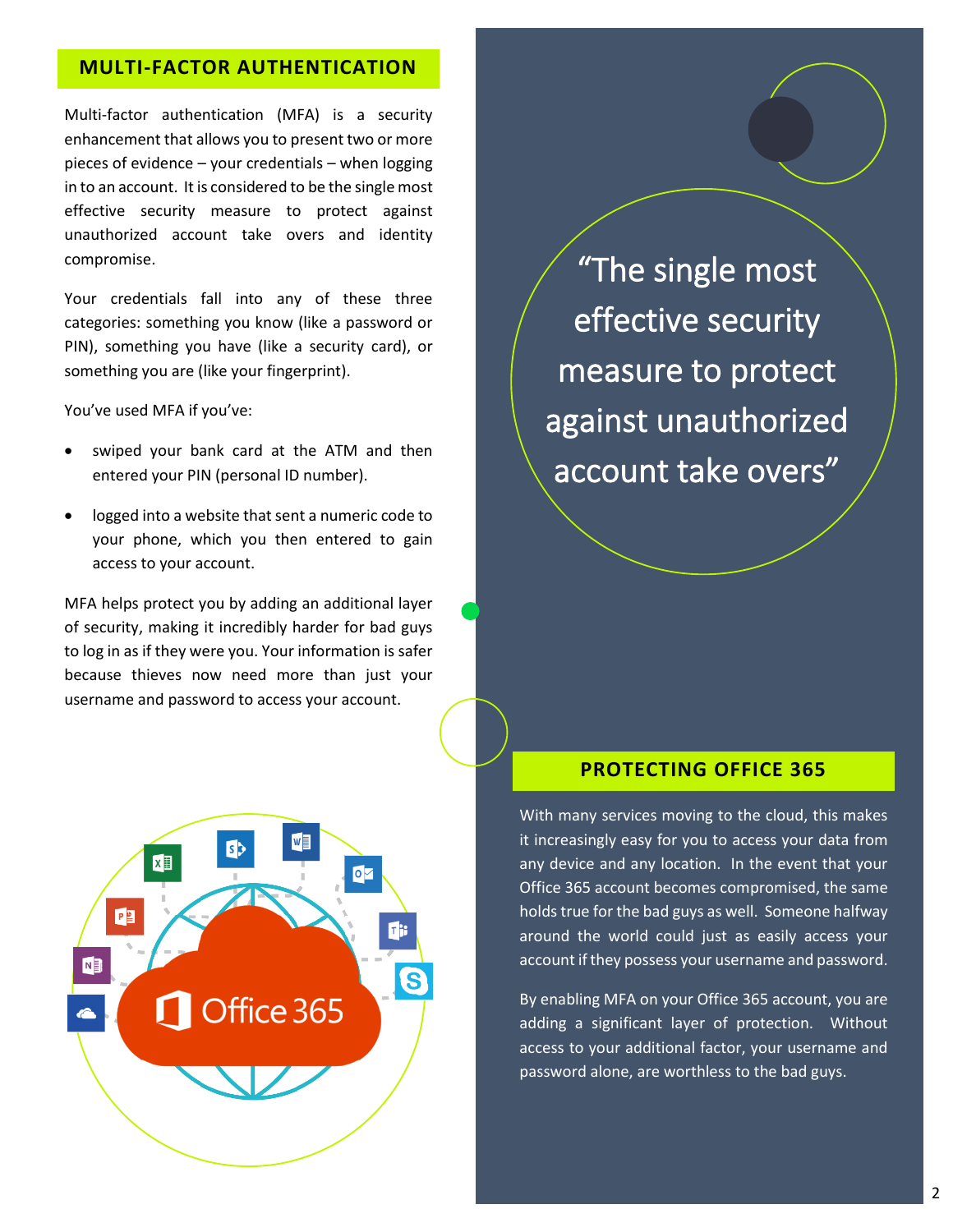### **USING THE SECURITY CARD**

By pressing the Questar "star", your new MFA card will be used to generate a random six-digit Security Code that will be used as your final authenticating factor, after entering your username and password.

This randomized Security Code is:

- Unique to only your account
- Valid for 30-seconds
- Single-Use only